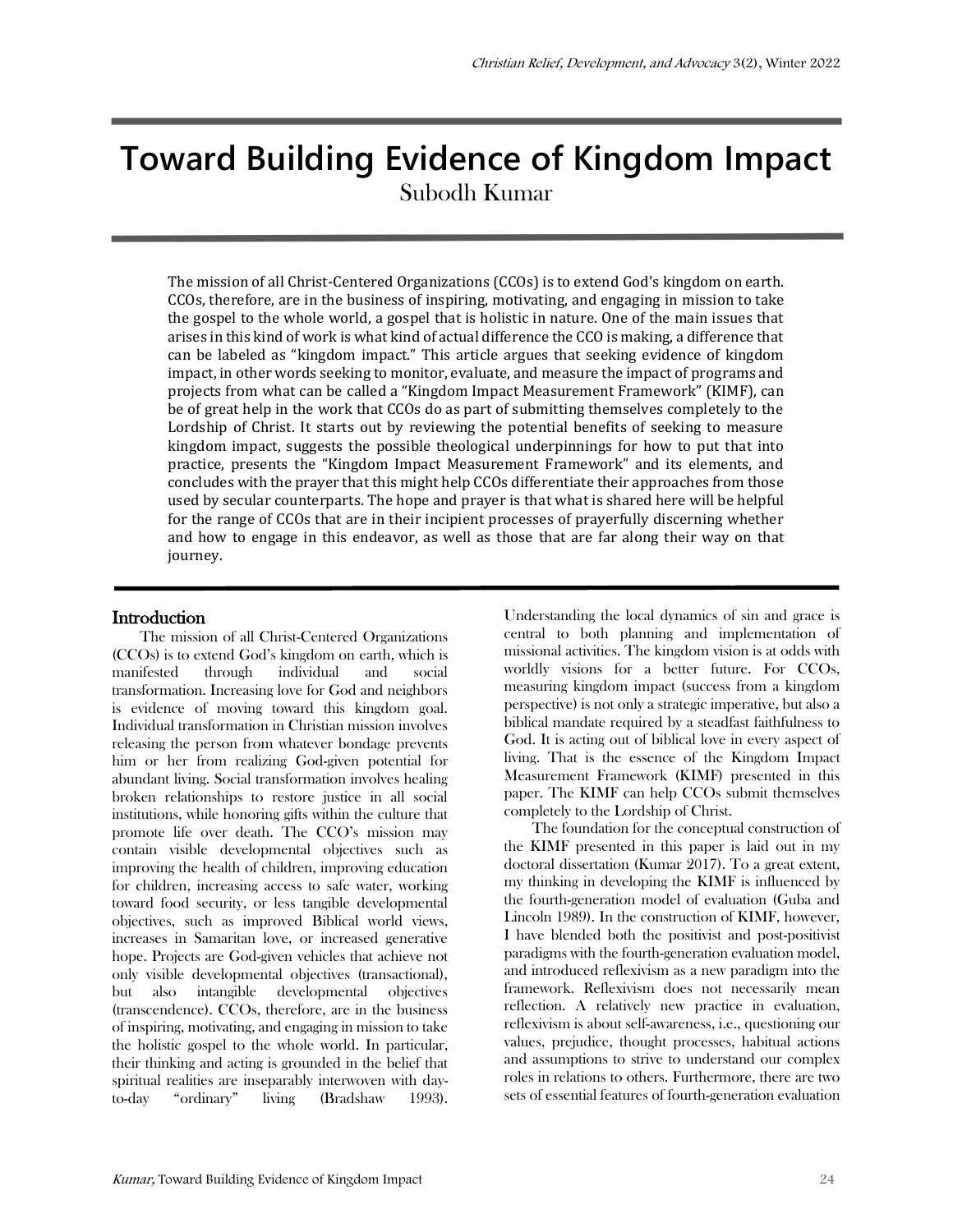that I have adapted in the KIMF. First, that the claims, concerns, and issues of stakeholders (mission staff, community members) serve as the basis for determining what should be measured (kingdom impact), which then becomes the basis of determining what data we should collect and what analytical insights we need. This is why the KIMF is transformational, because the goal for kingdom people is to seek evidence of kingdom impact – the state of shalom. Secondly, the methodological exercise is performed using constructivist and reflexive inquiry paradigms, involving the evaluators, evaluatees, and evaluands. That is why the KIMF is also transformative as it seeks to renew the minds (Rom.12:2, Col. 2:2-8) of all stakeholders involved. The aim of this methodology is to develop consensus among stakeholders who previously may have held different, perhaps conflicting, constructions of realities. If knowledge exists essentially in the form of human constructions, then a paradigm that recognizes and accepts that premise from the start is to be preferred. My hope and prayer is that these ideas will be helpful for all CCOs that are in the incipient processes of prayerfully discerning whether and how to engage in this endeavor, as well as those who are far along their way on this journey.

# Benefits of Measuring Kingdom Impact

Christian mission has a long history, and has engaged CCOs, both independently and collaboratively, for centuries. By some estimates, global Faith-Based Organizations (FBOs), which include CCOs, provide over \$100 billion of privately donated funds for their mission activities (The GIIN 2020). In the last several decades the issue around measuring the impact and effectiveness of non-profit organizations as a whole has risen more and more to the fore. Independent of these contextual pressures, there are at least five ways in which CCOs might benefit significantly from undertaking the measurement of their kingdom impact:

1. Providing credible evidence of who we are and what we do: By definition, CCOs are influenced and motivated by the love of Christ to show the love of Christ through the programs they engage in. Generally, this involves seeking to design activities that meet physical needs as well as the needs of the mind, body, and spirit in a way that is holistic and sustainable (Offutt and Reynolds 2019). Our faith is an asset and an important ingredient in our work to end poverty, and collecting evidence that points to its holistic impact (the kingdom impact) helps us to better articulate who we are and what we do as disciples of Christ.

- 2. Capitalizing on the opportunity to witness for Christ: It is our utmost duty to witness for Christ in all we do. As Jesus said to the disciples, "You will be my witnesses in Jerusalem, in all Judea and Samaria and to the ends of the earth" (Acts 1:8). Measuring kingdom impact gives us additional opportunities to be such witnesses. Biblical narratives are not simply stories, but evidence-based testimony of reliable witnesses; likewise, not only does measuring kingdom impact provide us with data that point to tangible evidence that Christ continues to transform the world, but telling the story through discernible kingdom impact presents the face of Christ without preaching a word.
- 3. Securing a seat at the table with our secular and non-Christian counterparts: By gathering data of kingdom impact based on prayerful and clear-eyed strategies, CCOs that are not already in a position to learn from and share evaluation and learning tools and methods with our secular colleagues can join the community of CCOs who are already doing so. Increasingly, CCOs like Food for the Hungry, World Vision, and many others have become important partners for the World Bank and the United Nations (Haynes 2013). Other CCOs have joined networks like the Joint Learning Initiative on Faith and Local Communities (JLI) that are seeking to learn from each other and influence policy. This seat at the table gives CCOs increased access to resources of all kinds to expand their knowledge and programs, while also representing opportunities for additional witness as mentioned above.
- 4. Build a common pool of knowledge of effective strategies for Christian mission: Closely related to #3, as CCOs build up their capacity to measure kingdom impact they will also benefit from and contribute to the pool of knowledge and learning among CCOs themselves, for example through established networks like the Accord Network and the Accord Research Alliance (ARA). Larger CCOs that invest in creating this common pool of knowledge also benefit smaller CCOs as they can leverage this knowledge of successful missional strategies to create kingdom impact. Not all CCOs have resources to invest in research and evaluations, but if large CCOs share their findings, small and often under-resourced CCOs can also make the most of their funds and people-power by investing in what works. Currently, most CCOs collect more data than they realize, from donor management systems to statistics about who uses their services to the outcomes for those participants. With everincreasing amounts of evidence and knowledge pooled together, methodological, theological, and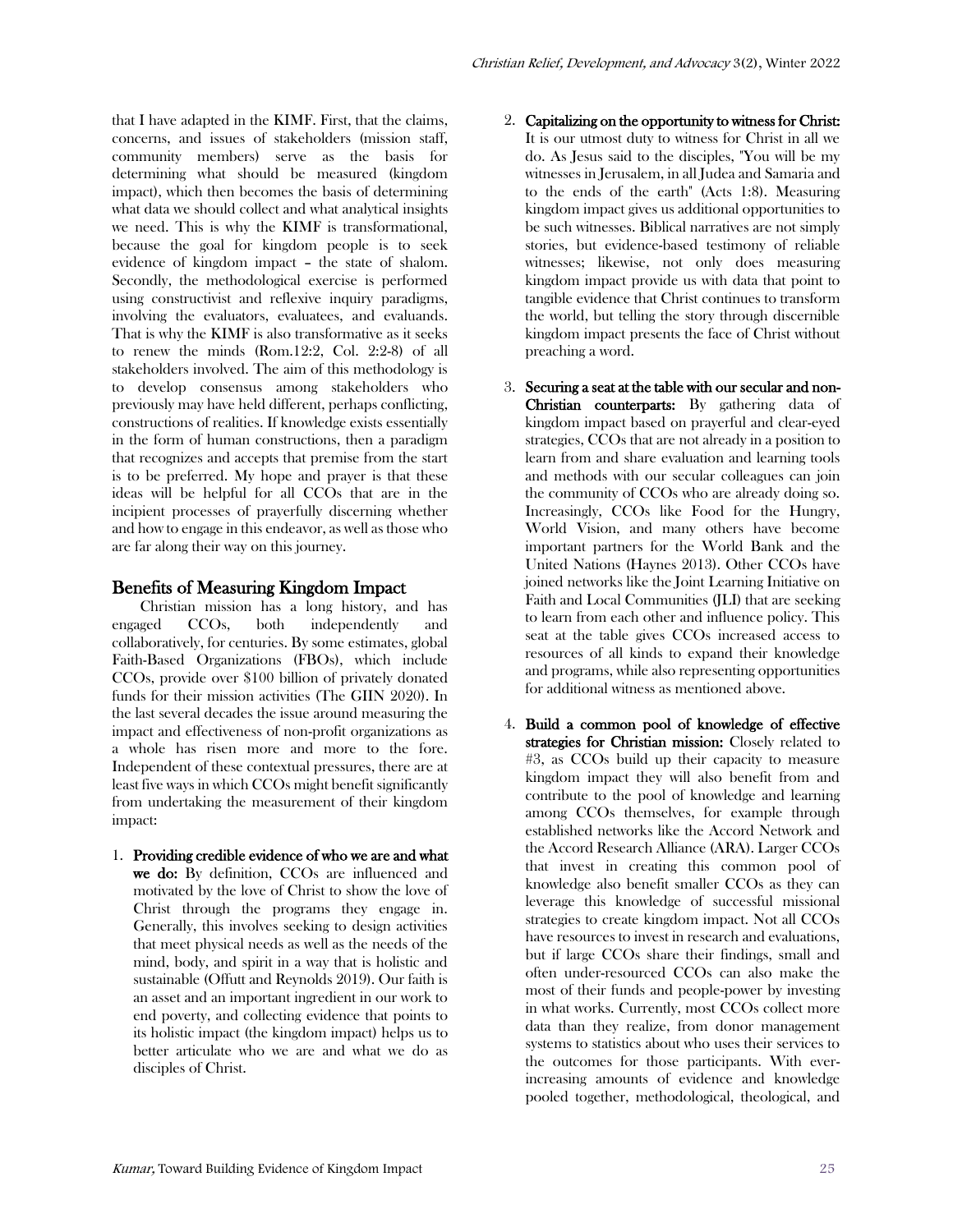theoretical tools and frameworks can be further developed, transformed, and shared to benefit CCOs.

5. Promote accountability and Christian stewardship: Christian stewardship is a theological virtue and an act of flourishing in the management of God's call to live godly lives. Christian stewardship demands that CCOs wisely manage their resources, and measuring impact that feeds into designing evidence-based programming can be of great help. CCO investment in evidence-building and using the evidence can lead to better decision-making and developing better mission strategies, and thereby give CCOs the opportunity to create more "bang for the buck." Moreover, the kind of kingdom impact data referred to here will enhance the reputation of CCOs and most likely make them more attractive to both donors and grantors. Polling from Gallup, for example, found that 57% of donors look for a solid mission and proof that the charities can accomplish that mission before they open their wallets (Fritz 2020). Foundations typically ask potential grantees to provide a section on evaluation in their grant applications. They follow up with site visits and frequent reporting expectations to ensure the effectiveness of the evaluation plan. The more datadriven the CCO, the more likely that it will attract foundation grants. Even watchdog organizations, such as Charity Navigator, include assessment platforms that incorporate performance or impact components.

## A Theology of Kingdom Impact Measurement

Having reviewed the benefits of measuring kingdom impact, it becomes crucial to identify the foundational underpinnings that inform its creation and practice. This theology of kingdom impact measurement consists of seven elements:

1. God delights in evidence, measurement, and evaluation: We serve a God who created a world of measurable things, and he seems to find delight in measurement. In fact, he takes measuring things very seriously, including the spiritual growth of believers. Thus, measuring the impact of programs and projects is an important subplot in God's story. For example, Jesus speaks often of the measurement of faith, love, and hope (e.g., Matt. 6:30, 8:26, 16:8, Jn 15:13). Similarly, throughout the Bible, hope, joy, and knowledge are all referred to as measurable in the life of the believer. In fact, the Bible itself is a source of BIG DATA, data as historical narrative, data in terms of law, data in poetry, and data in prophecies, all leading to one thing – The Theos. "The more we explore data in the Bible, the more we discover his purpose" (Everitt 2009, 137).

- 2. Evaluation is and must be treated as an instrument of spiritual discernment: As we do evaluation work, we need to walk with Jesus. As we take up evaluation assignments, we must walk barefoot, because we will witness God at work; we will be in his holy presence. If we are to be highly professional, we must gird ourselves with prayer and fasting (Foster 1998). We must use our gifts of the Spirit as tools for collecting evidence of kingdom impact. Evaluators need to wear the full armor of God, or else they can be easily attacked by the evil one, because he does not want the renewing of minds arising from the transformational work of Christian missions (Kumar 2017).
- 3. The evaluation of holistic Christian mission must seek to be transformational as well as transformative: A transformational approach to evaluation has to do with ensuring that through measurements, the monitoring and evaluation (M&E) staff are looking for evidence of shalom - the kingdom impact. If we do not engage in this process of discernment, our evaluation work may be indistinguishable from that of secular organizations, and would not be transformational in the spiritual sense of the word. In fact, transformational evaluation begins with seeing and discerning what God is doing in the communities in the midst of all the rigor involved in highly technically sound development programs. It begins with God and ends with God. Typical developmental evaluation, on the other hand, begins with human effort and seeks to enhance human effort (Cookingham 2015, Kumar 2017). A kingdom approach to evaluation, however, must also be transformative, one that includes the objective of renewing the evaluator's thinking and stakeholders' views regarding what really matters in Christian mission (Cookingham 2015, Kumar 2017). The image for transformative evaluation is a longer period of time that includes study, prayer, fasting, scripture search (Foster 1998), and visioning interwoven with evaluation planning, data collection and analysis, and report preparation. The evaluation is an occasion for evaluation team members and others to grow spiritually as they seek God's will for Christian mission (Kumar 2017).
- 4. An evaluation of Christian mission should examine the motives, worldview, ideological underpinnings, and spiritual undergirding that drive development planning and interventions: Among the aims of holistic Christian mission are (a) awareness of how God relates to people, (b) repentance, or change in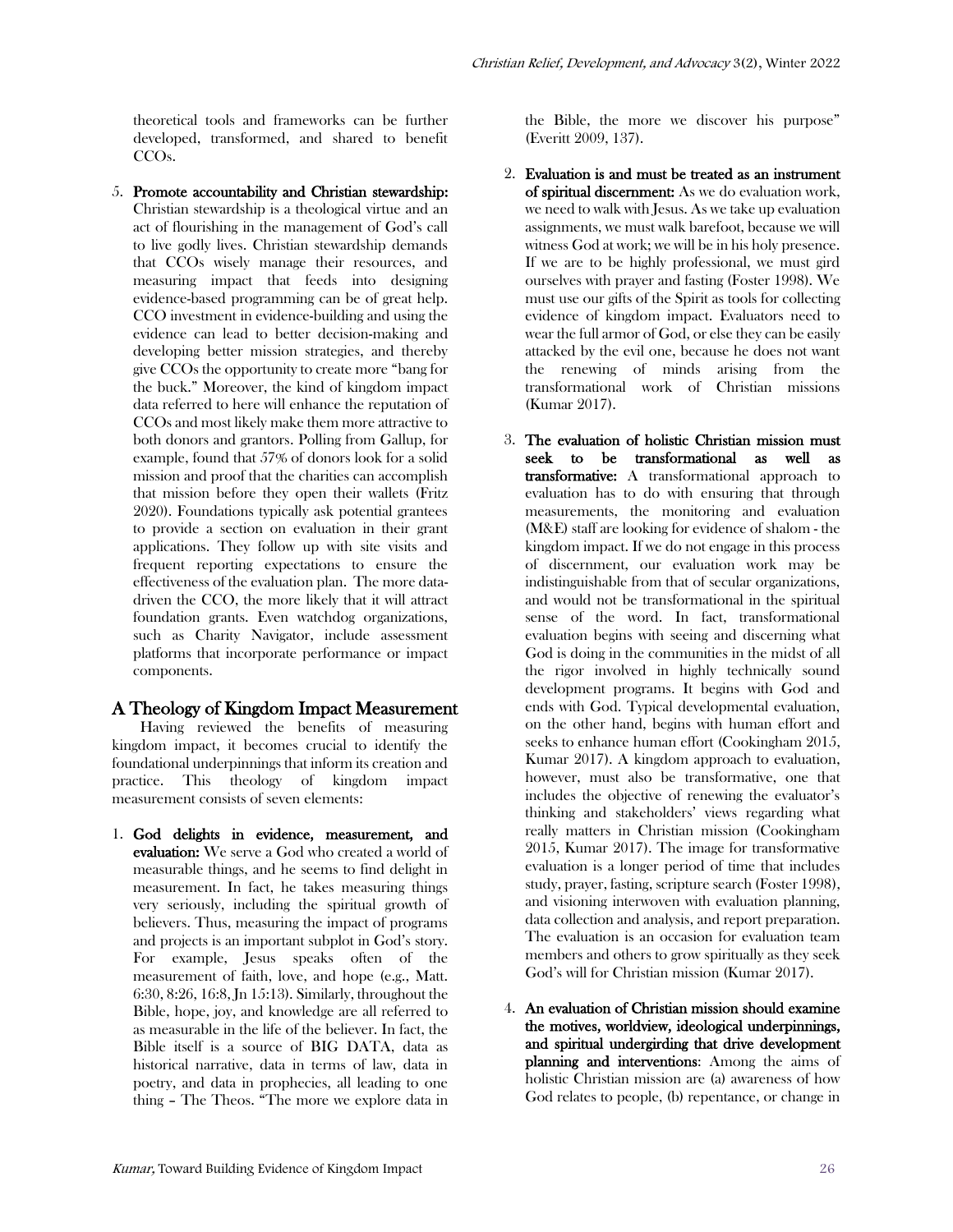thinking from self-centeredness to Christcenteredness, and (c) commitment to community that is led by the Holy Spirit (Cookingham 2009, Kumar 2017). To understand awareness on (a) how God relates to people, the evaluation must ask questions such as: In local communities, what does God call staff and various groups of stakeholders to do about the present situation? Participatory scripture exercises and transformative prayer (Foster 1998) that aid a process of discerning appropriate recommendations are especially helpful here. Also, what do staff, community members, and other stakeholders envision for communities that will make the establishment of God's kingdom manifest? And how can this evaluation enable kingdom visioning (Kumar 2017)? For (b) repentance, or a change in thinking from self-centeredness to Christ-centeredness, questions such as "what aspects of sin in these communities are keeping people in bondage?" can be helpful. We should ask ourselves, "How can the content and style of the evaluation enable appropriate confession and repentance" (Kumar 2017)? Finally, for (c) commitment to community that is led by the Holy Spirit, it might be best to ask whether staff and community members (including church leaders) believe that God is powerful enough to transform these communities according to his overall purpose. Or what does evaluation evidence say about their belief and unbelief (Kumar 2017)?

5. Evaluation is about telling the truth: Evaluation is about truth-telling of the community's life. It is about establishing truth in the public domain. Furthermore, as John 8:32 reminds us, it is pointing in the direction of truth that sets every human being free. Good evaluation helps people become aware of what they create when they live in ways inconsistent with the teachings of Jesus. Evaluations help in unmasking the deceptions (Col. 2:7-8) of the principalities and powers, and they help expose the ultimate powerlessness of the principalities and powers in the face of God's rule (Cookingham 2009, Kumar 2017). Does our desire to be in control of things by setting and achieving goals reflect rebellion against God's unfolding plan for salvation and redemption? There is a mix of motives that can be placed on a continuum from selfish gain to selfless service. There is a mix of perceptions about God that range from seeing God as being at work for the greatest good of people from a divine perspective, to understanding God as irrelevant for describing the dynamics of Christian mission. There is a mix of faith touchstones from God being compassionate but single-mindedly focused on salvation, to people

meaning to do good deeds, but getting diverted easily (Cookingham 2009, Kumar 2017).

- 6. Evaluation should facilitate speaking about the most meaningful things witnessed: As followers of Jesus, we speak about the most meaningful things we witness. A primary evaluation task should thus be to assist project stakeholders to use all of their senses to seek evidence in development work that illuminates the meaning of life, the Word that was there from the beginning, and that is made manifest in the relationships of ordinary life. There are especially two kinds of evidence that need to be spoken. One is the deeds of darkness that need to be confessed, so that those involved can be cleansed and liberated to love God and neighbor. The other is the experience of walking in the light, the joy of being in the presence of God (Cookingham 2009, Kumar 2017).
- 7. In an evaluation, it is crucial that the culture and worldview of the community subject to evaluation be taken fully into account: It is extremely important that the evaluation be based on an understanding of the community's worldview and core values that are manifested in thought, word, and deed in order to understand the significance of observations and information (Bradshaw 1993). This calls for a deep level of cultural competence and discernment, especially in the process of analyzing the worldview of the poor and non-poor, including measuring behavioral changes (especially those that indicate love for God and neighbor in that culture). Such deep understanding allows the evaluator to assess the extent to which the poor can imagine a different future and those with power are enabled to redefine power and challenge various aspects of reality that perpetuate poverty (Cookingham 2009, Kumar 2017). This can be very complex, but it is essential for holistic Christian mission evaluation. We need to respect local cultures, and if we are going to engage in any evaluation within a particular culture, local people who are part of the culture should participate fully in the evaluation. This reinforces Accord Network Principle #6, that we enter a community as guests, grow as partners, and continue as friends, demonstrating humility and a learner's heart to understand poverty from their perspective and in their culture (Accord Network, n.d.). We can then envision culturally-sensitive project designs, measure progress, and celebrate together in culturally appropriate ways.

# A Kingdom Impact Measurement Framework

With the theological underpinnings in place, we can now consider how to apply them in practice by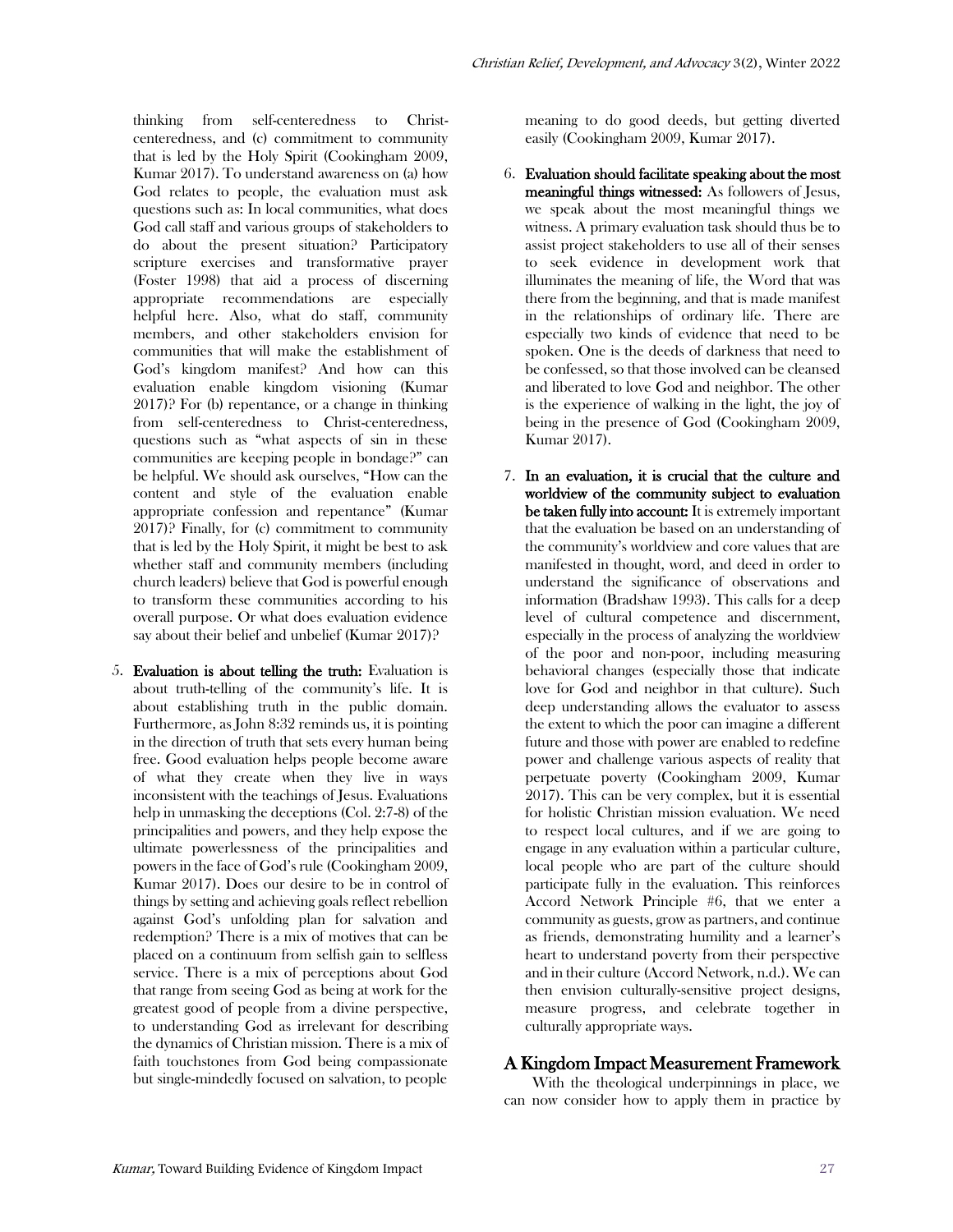creating a guiding framework for kingdom impact evaluation. This framework, called the "Kingdom Impact Measurement Framework" (KIMF), draws and builds on two sources, and bears some similarities to a third. First, it is a framework developed and used in Food for the Hungry under the name "Evidence Building Capability Framework." Second, it builds on the insights from the article "Towards Laying a Foundation for Christ-Centered M&E" (Check et al. 2020). Third, it bears nomenclature similarities with Eido Research's "Kingdom Impact Framework" (Eido Research), a framework that Eido has been developing with some members of the Accord Network and

beyond. Even though some terminology in this paper is similar to Eido's Kingdom Impact Framework (KIF), the Kingdom Impact Measurement Framework proposed here has different elements and perspectives.

As seen in Figure 1, this framework is made up of six components. The first, and overarching, component is the kingdom framework. The other five – program theory, evaluation design, the measurement of impact, advanced analysis, and biblical hermeneutics, are intimately linked together and influenced by the kingdom framework perspective. In what follows, each is presented in detail.



Figure 1: Kingdom Impact Measurement Framework

#### Seeking Kingdom Impact Evidence Requires a Kingdom Framework

Evaluation is about learning, which never happens in a vacuum. Rather, learning always happens in some kind of cognitive framework, in some kind of basic conceptual model that structures and interconnects ideas together and helps us make sense of things. It is always important, therefore, to intentionally create frameworks that guide planning, implementation, and evaluation processes. In fact, there are excellent examples of kingdom frameworks that have already been created by Christ-Centered Organizations (CCOs). These include World Vision's Transformational Development Framework, Tear Fund's Light Wheel, Eido Research's Kingdom Impact Framework, and Food for the Hungry's

Transformation Framework (See Box 1). The crucial function of all these frameworks is to help articulate the CCO's theology, theory, and practice, and to provide a foundation towards seeking, building, and using evidence for kingdom impact.

CCO frameworks built to guide the evaluation and measurement of the impact of programs are most helpful if they consist of three components: 1) the theological component that underpins the framework as a whole and drives the purpose and reason for the framework's existence and the principles under which it should operate; 2) the theoretical component that gives additional insights into how and why things work the way they do; and 3) the operational component that transforms the conceptual elements of theology and theory into practice, including the practice of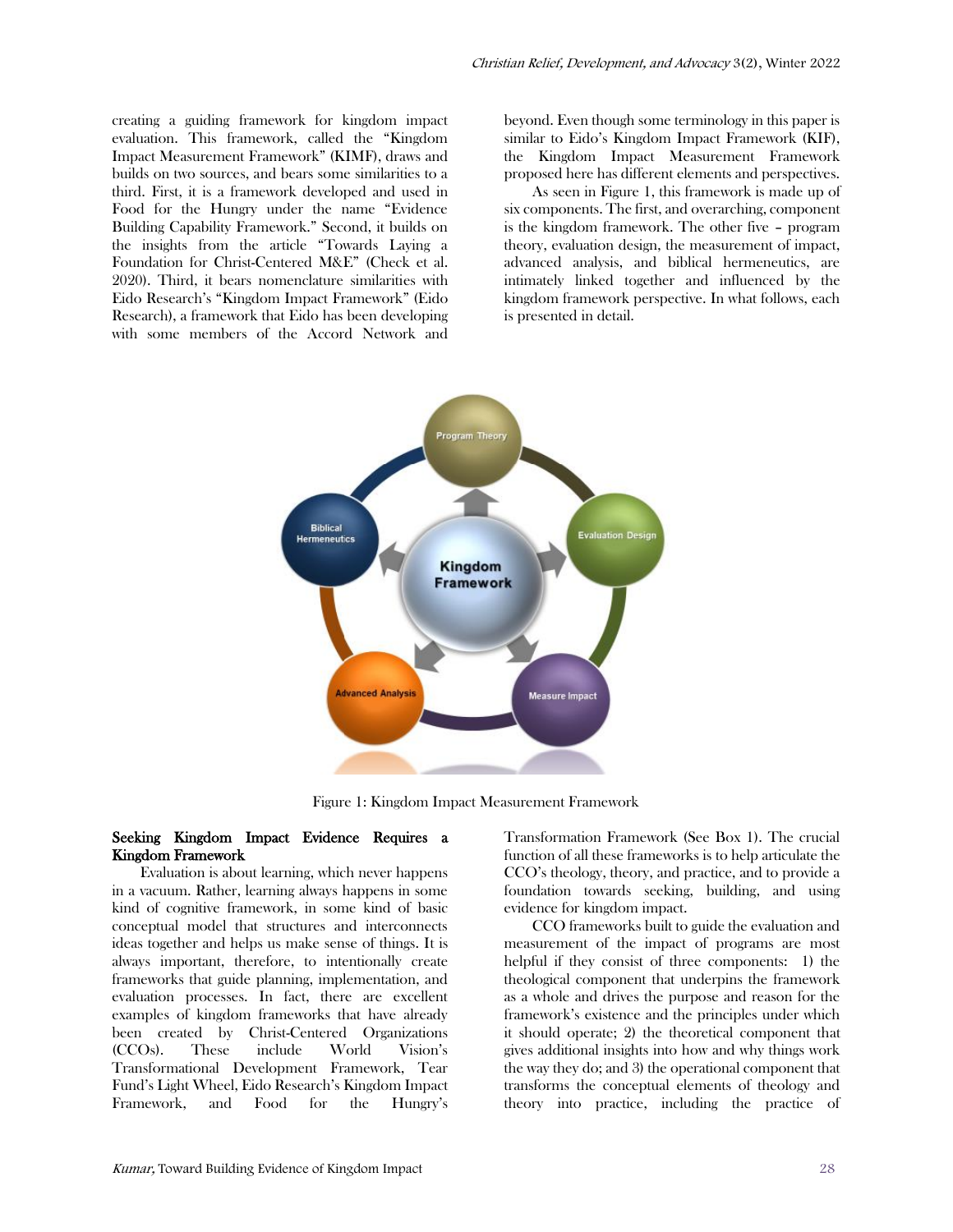measurement and the analysis of results. Figure 2 gives a visual depiction of these components and their relationship to each other as they function in a constant process of feedback and flux to nurture, sustain, and transform the Kingdom Impact Measurement Framework as a whole.

#### **Box 1: An Example of Food for the Hungry's (FH) Kingdom Framework\***

*Theological Framework:* God's Story – *The Foundation of FH's work in Relief and Development* (Food for the Hungry 2017) articulates the theological assertions that inspire, guide, and support FH's mission. God's story can be summarized through the four concepts of Creation, Fall, Redemption, and Restoration. God's story starts with God's creation to try to understand God's intended design for his creation and our (humans') role in it. To perform well in Christian mission, FH must return to God's design for the world and exercise its Christian imagination for peace, justice, and abundant life (12).

*Theoretical Framework:* FH believes that poverty is multifaceted and thus needs to be responded to holistically. FH's definition of multidimensional poverty embraces a diverse range of characteristics, such as moral, emotional, and spiritual dimensions, and it is not limited only to financial resources, material deprivation, social isolation, exclusion and powerlessness, and physical and psychological ill-being (16).

*Operational Framework:* When asking how FH makes its theological and theoretical frameworks operational, the answers lie in FH's Child-Focused Community Transformation (CFCT) program model. At the heart of this model is the welfare of the most vulnerable population in most societies — children. All programs and projects in FH use approaches as defined in CFCT (19).

*Measurement Framework:* It is through the measurement framework that FH is able to understand whether it is delivering on its mission, that is, the evidence of a trend of a community's advancement toward flourishing and preparedness to continue their transformational development pursuit. This measurement framework is applied to all FH's programs (20).

*Results Framework:* The results framework for measuring the kingdom impact is what FH calls transformational outcomes or domains of change. There are seven domains of change that all FH programs are measured on, and these domains of change provide evidence of restoring broken relationships, which are based on FH's theological and theoretical framework that defines poverty as the result of broken relationships (21).



\* All page numbers are from Food for the Hungry's Impact and Learning Report (FY 17-19) (2019b)

Figure 2: Conceptual Construction of the Kingdom Framework (Source: FH's Impact and Learning Report, 2019b, 7)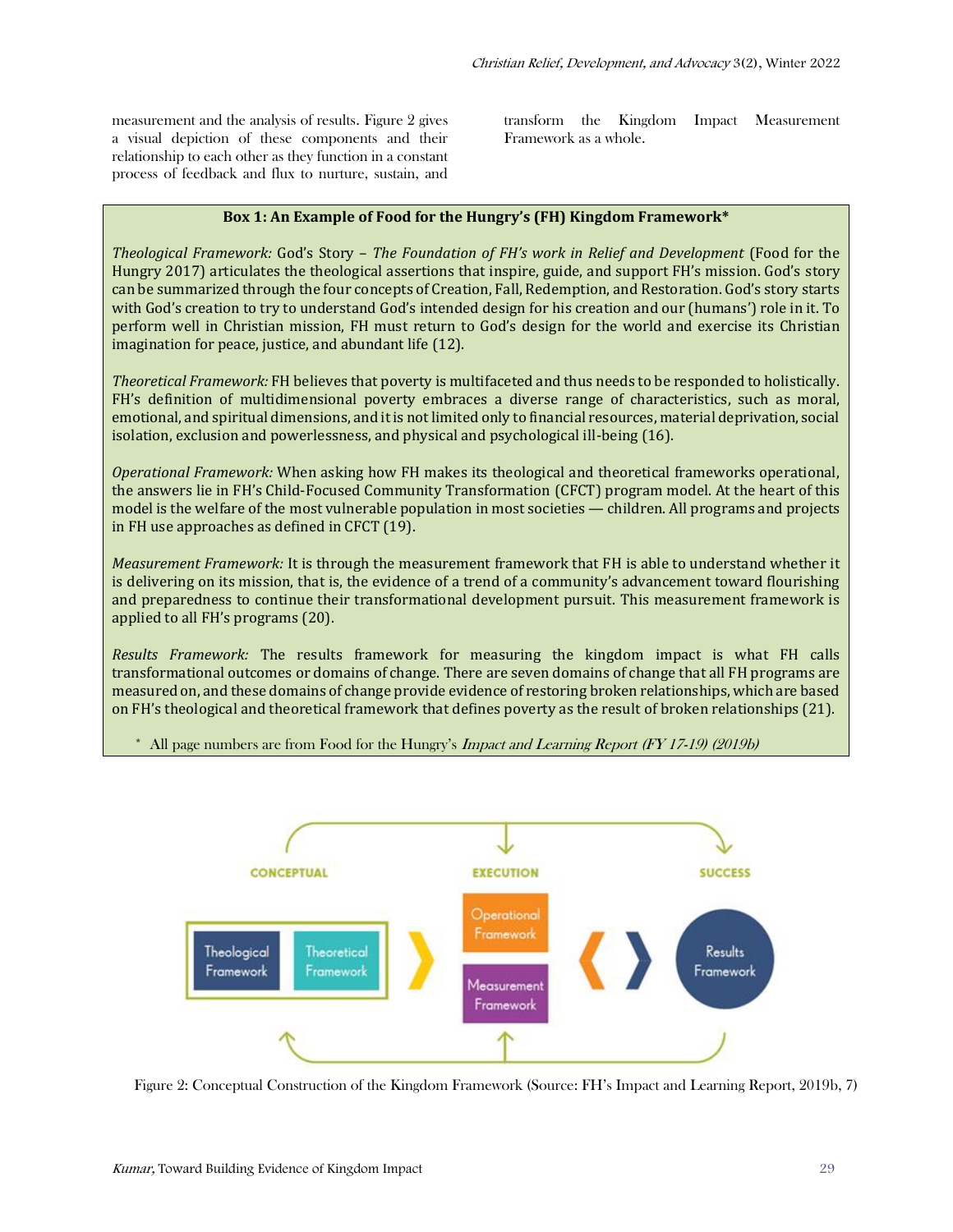The role of the first component (the theological framework) is to answer "the why" question. Why a CCO exists and why we do what we do should be answered by the CCO's theological framework. The second component in the kingdom framework is the theoretical framework that primarily answers "the what." There are multiple perspectives and theories used to understand poverty; therefore, just as with the theological framework, the CCO needs to ascertain its theoretical understanding of poverty. A theoretical framework provides conceptual clarity on the missional impact and outcomes the CCO wants to achieve. Ascertaining a better theoretical underpinning of the evidence they generate would also make this body of knowledge more useful. The need for the operational framework, the third component in the kingdom framework, is to answer "the how" question. CCOs operationalize their theological and theoretical frameworks through an operational framework. In the absence of an operational framework, the danger is that theological and theoretical frameworks can limit themselves to mere abstract concepts. What is implemented needs to be measured. That is the purpose of the measurement framework and the results framework; to connect the "why," the "what," and the "how" by developing and focusing on metrics that matter (Greer & Horst 2014). It is through the measurement framework that the CCO will be able to understand whether it is delivering on its mission. The results framework connects CCO evidence back to what it defined in its theological and theoretical frameworks.

#### Seeking Kingdom Impact Evidence Requires Sound Program Theory

In order to guide the collection of the evidences of kingdom impact, it is essential to be guided by program theory. The program theory should be guided by both the theological and theoretical frameworks. Program theory helps explore why (or why not) CCOs missional activities are effective. Program interventions should be underpinned by appropriate theory. A good theory helps to prevent overlooking factors that may be important determinants of program execution. Program theory generally consists of two elements, the names for which are sometimes used interchangeably: a theory of change and a theory of action (Funnel & Rogers 2011). The theory of change explains why a certain set of activities leads to a certain set of results, whereas the theory of action describes in detail what those activities and results are. Program theory, which is the combination of the theory of change and theory of action, becomes the basis for impact evaluation (Funnel and Rogers 2011). CCOs are encouraged to develop a program theory for each of their programs, and to do so paying special attention to what they want

to achieve both on the material and the spiritual side. Grounding this process in the CCO's theological framework and biblical worldview is crucial; otherwise, CCO programs will be no different from those of their secular counterparts.

#### Seeking Kingdom Impact Evidence Requires an Appropriate Evaluation Design

Choosing an appropriate evaluation design is highly technical and the most overlooked part of any evaluation. Again, the decision to choose an evaluation design should be guided by theological and theoretical frameworks. Evaluation designs determine what and how to measure and validate the program theory. They can be created with a focus on collecting quantitative evidence, qualitative evidence, or both. The purpose of choosing an appropriate evaluation design is to ensure that the data collected can answer the evaluation questions that are most important for the organization and the community, and, as much as possible, provide evidence of the causal links between the interventions and the impact as defined in the program theory. The way the evaluation is designed has much to do with how accurate and reliable the results are, and how well those results can be used to improve program interventions. The design should be one that best addresses key threats to internal validity (whether the intervention caused the change) and external validity (the ability to generalize results to other situations, communities, and populations) (Food for the Hungry 2019a). In this process, four main objectives must be kept in mind:

- Providing reliability, validity, and credibility to the results.
- Choosing the right data collection methods to answer evaluation questions.
- Identifying unintended consequences (both positive and negative).
- Organizing the structure for the evaluation and a coherent evaluation plan.

It is critical that the evaluation questions are defined before choosing an evaluation design. Here again, the theological and theoretical frameworks help define evaluation questions. A specific design can be chosen by considering the following:

- What are the evaluation questions?
- What is the nature of the program? Which design will better provide the information that can lead to valid and reliable conclusions?
- How valid and reliable do findings need to be?
- Are there any ethical concerns related to choosing a specific design?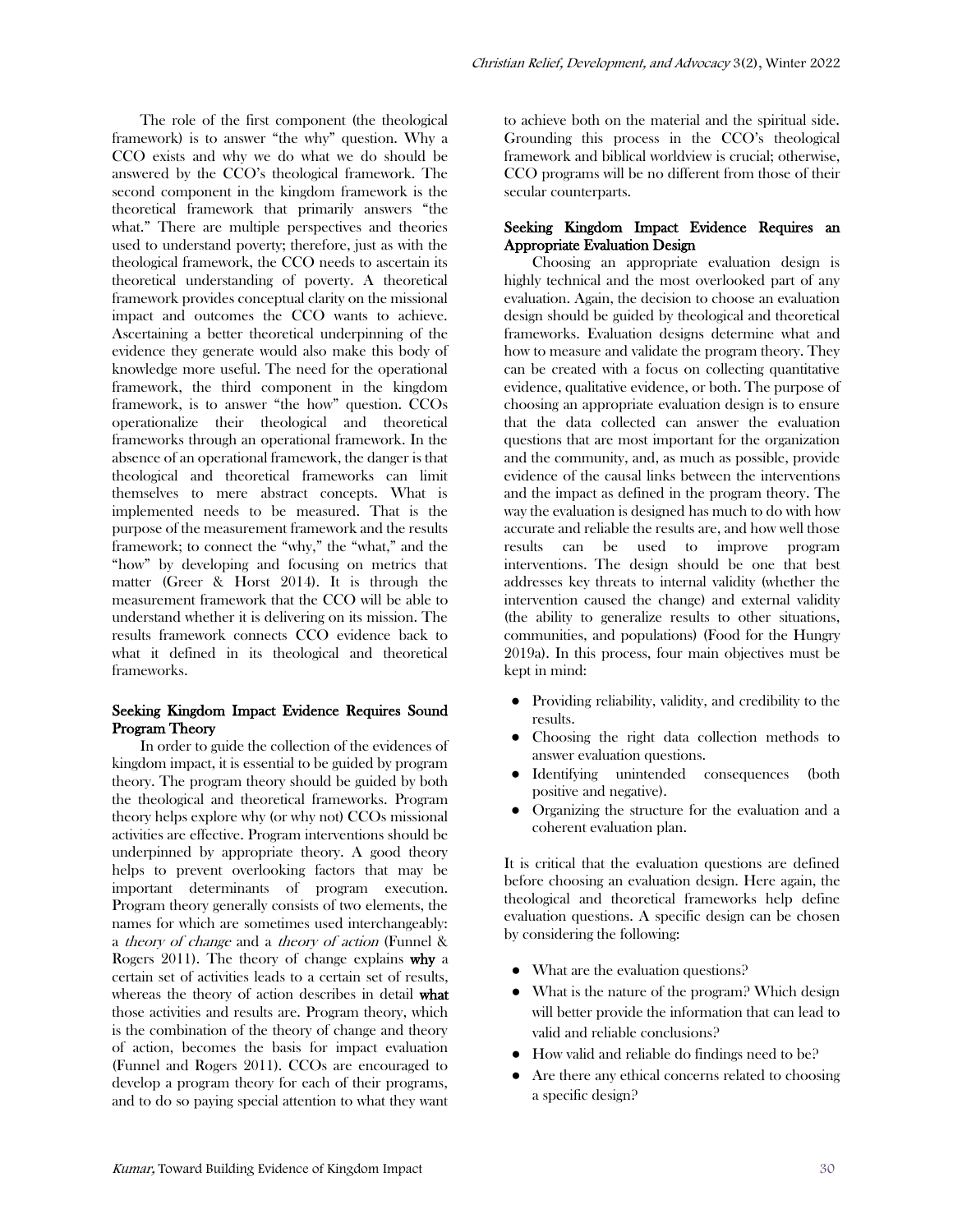● How feasible is each option? What is the time constraint and how much does each option cost?

Experimental designs such as randomized control trials (RCTs) can be costlier than quasi-experimental or nonexperimental designs, but they are well-suited if the evaluation's purpose is to answer questions around causality. RCTs are not always needed. Some alternatives to RCTs are Factorial Designs and Time Series Designs, which do a better job of answering change questions and whether the change is due to the programs in question. CCOs that do not need RCTs can use quasi-experimental, non- experimental, factorial, or time-series designs.

## Seeking Kingdom Impact Evidence Requires Measuring Impact

One of the main traps CCOs fall into with their measurement efforts is that they measure only what they actually do, or what they implement. This is sometimes referred to as "traditional" M&E. For example, measuring the number of Bibles distributed, the number of children attending Sunday school, or other such "indicators," does not provide evidence of kingdom impact, nor does it provide an opportunity to learn and improve. The problem is that these are measurements of "outputs," of the activities carried out, not of "outcomes" or "impacts" that actually represent the real transformation.

In his book, Impact Assessment for Development Agencies – Learning to Value Change (2005), Chris Roche defines impact as "significant or lasting changes in people's lives, brought about by a given action or series of action" (21). He defines impact measurement as "systematic analysis of the lasting changes – positive or negative, intended or not – in people's lives brought about by a given action or series of action" (Roche 2005, 21). Evidence of kingdom impact, therefore, is about capturing certain types of change: change in the beliefs, attitudes, and behaviors of people who are served by CCO programs. These are the "results" that are actually sought, encompassing both the "outcomes" and the "impacts" of the programs. This is why "Results-Based Management" (RBM) approaches have become so influential in the humanitarian relief and development world and have influenced M&E practices globally. RBM is a broad management strategy aimed at learning and achieving improved performance and demonstrable results. RBM differs from traditional M&E that focusses only on inputs, activities, and outputs as mentioned earlier, whereas RBM combines the traditional monitoring with assessments of outcomes and impacts (Morra Imas and Rist 2009, 108). RBM has been demanded by major donors such as USAID and others for many years now.

Monitoring and Evaluation based on RBM is especially well-suited for documenting the evidence of kingdom impact because it is designed to address the "so what" questions. For example, so what that outputs have been generated? So what that activities have taken place? So what that outputs from these activities have been counted? It therefore feeds into the process of assessing both measurable heart and well-being changes in the lives of the most vulnerable, especially children, providing feedback on the actual outcomes and impacts of missional strategies and projects. RBM also supports the performance of CCOs and other stakeholders in relation to their obligations, functions, and relationships, and holds them accountable for results that demonstrate kingdom values.

### Seeking Kingdom Impact Evidence Uses Advanced Analytical Capabilities When Quantitative Approaches Are Employed

When using quantitative evaluation approaches to evaluation, advanced statistical analytical capabilities are especially helpful in generating the most useful and farreaching insights and conclusions that help describe kingdom impact and also provide guidance for how to improve it. Without insights, data are mere empty statistics. It is insights that help CCOs leverage and harness value from their data and turn them into strategic assets. CCOs can use what data science refers to as the "Final Frontier of Analytical Capabilities" (Louchez 2016) to derive insights from their evaluation data. At the heart of this lies data analytics, a process that can be defined as taking raw data and transforming it in a way that it can generate actionable insights from that data. Building capabilities in data analytics is key in creating a data-driven culture within any organization, and in understanding data at a deep level that some see as critical to organizational success (Intel Corporation, n.d.). Louchez points to four analytical capabilities that CCOs must invest in their organization: descriptive or exploratory analysis, diagnostic analysis, predictive analysis, and prescriptive analysis (Walker 2014; Louchez 2016).

● Descriptive or Exploratory Analytical Capability: This is primarily called "hindsight analysis" as it looks only at the historical data. Descriptive analysis helps explore the data and answer the question of "what" is happening in the program (Louchez 2016). Most common in M&E, descriptive analysis has to do with identifying trends, with tracking change over time, and with understanding the extent to which progress is being made in achieving key indicators, and what problems might exist. Limiting the process to descriptive analysis alone is not good enough,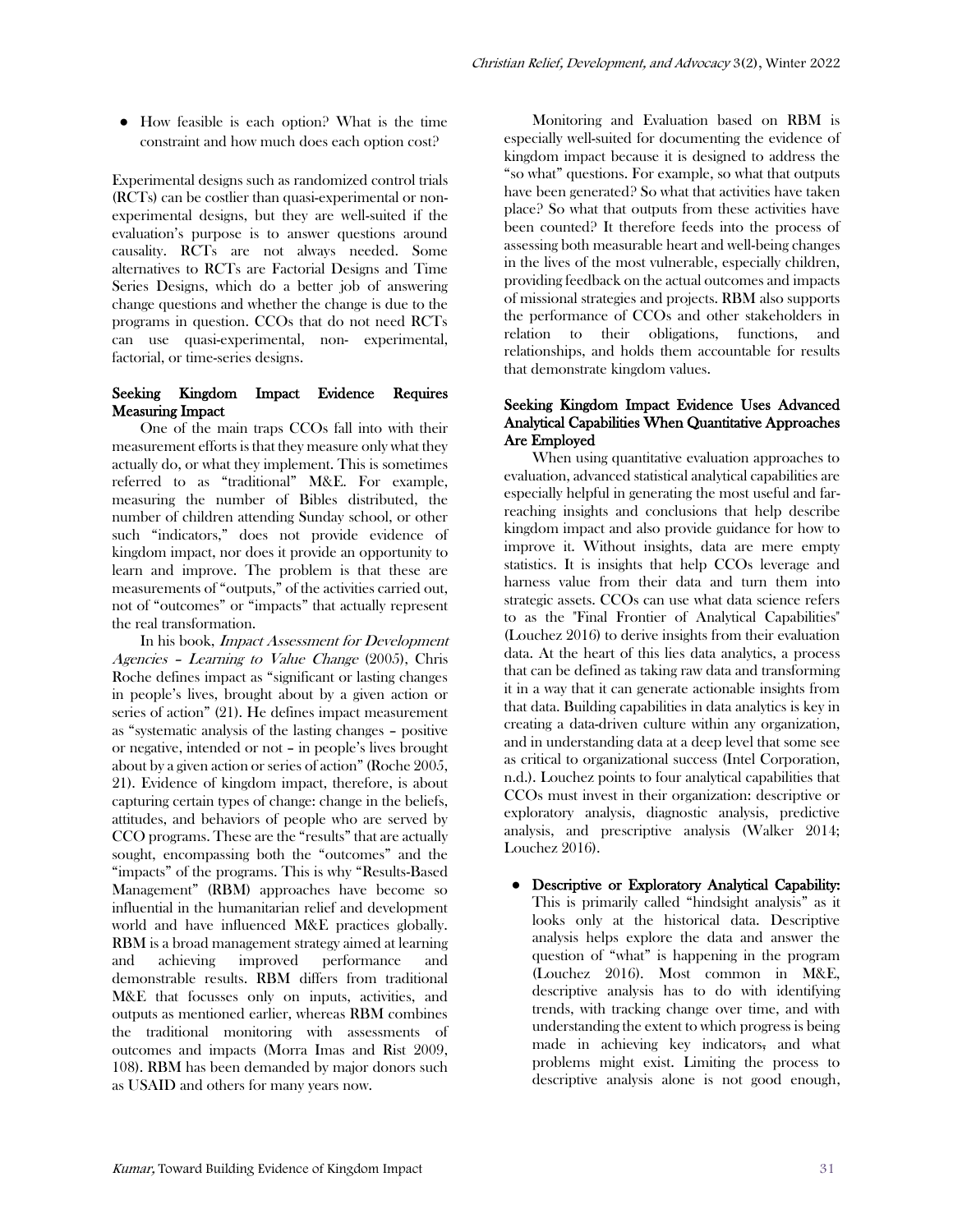because it uses univariate and bivariate analysis and provides information only on progress (trends).

● Diagnostic Analysis: This type of analysis helps answer the "why" of what is happening. (Louchez 2016), and thus complements descriptive analysis. Diagnostic Analysis enables CCOs to drill down to the root cause of the problems identified during descriptive analysis. Also based on the evaluation design chosen, it provides the ability to isolate the confounding factors.

The purpose of both descriptive and diagnostic analysis is to help CCOs make operational, tactical, or strategic decisions, and to make course corrections based on the insights generated so that problems can be addressed or impacts can be sustained.

- Predictive Analytical Capability: Predictive analysis basically predicts "what's likely to happen" (Louchez 2016). Predictive analysis is gaining more significance these days. Use of artificial intelligence (AI) and machine learning (ML) is making predictive analysis easier. One can build predictive modelling using AI/ML algorithms. This type of analysis helps predict the likelihood of success or failure of a strategy or program interventions. It is carried out using multivariate methods, with odds ratios and relative risks being the most common statistical measures employed.
- Prescriptive Analytical Capability: Prescriptive analysis basically helps CCOs answer the question, "so what do I need to do?" (Louchez 2016). Based on predictive analysis, prescriptive analysis deals with prescribing where a CCO should specifically invest so that there is a high likelihood of kingdom impact – maybe even maximum impact. This analysis uses linear, logistic, multivariate, and multinomial regression modelling and is the most advanced of the four.

The purpose of predictive and prescriptive analysis is to make informed choices so that better results can be achieved. It enables CCOs (especially those with limited funding) to make decisions on how to concentrate their resources on mission activities most likely to yield kingdom impact.

# Seeking Kingdom Impact Evidence Requires Adopting a Hermeneutical Approach to Learning and Reflection.

The final component of the Kingdom Impact Measurement Framework is a hermeneutical approach to learning and reflection. "Hermeneutical" simply means interpretation and making sense, and this approach consists of interpreting the data with three tools: the theological framework, an awareness of different perspectives (a "constructivist" approach), and helping those different perspectives be in dialogue with each other (a "reflexive" approach). This approach basically takes results of the operational framework, which are measured using the results framework, and connects them back to the theological and theoretical framework to make sense of the data.

First, without the right interpretation, quantitative and qualitative data are, at best, merely empty statistics and decontextualized opinions and, at worst, quite misleading. This is because the relationship between the data and its usefulness (value) depends on how we approach them interpretively. This "hermeneutical" approach has up to four levels of depth of understanding and abstraction, levels that make up what has been called a "hierarchy of data, information, knowledge, wisdom" (DIKW framework), as depicted in Figure 4 (Kumar 2021). At the base level of this hierarchy lie the data, which are individual facts, statistics, or narrative items. They are raw and, without some transformation and interpretation, are of limited value. The second level of interpretation is information, which consists of data that have been applied to the context and understanding of one or more relational connections in the data. The third level is knowledge, an arranging of information in a useful manner based on an identification and understanding of observed patterns and trends. When meaning is provided to the information, it transforms into knowledge. Knowledge differs from data or information. New knowledge may be created from existing knowledge using logical inference. The fourth and final level of interpretation is wisdom. When insights are generated from knowledge, the knowledge converts to wisdom. Usually achieved over a long time span, wisdom helps us understand the principles that underpin patterns and relationships at the level of information and knowledge, and it helps in driving data-driven decision making. Moving in the data value chain from data to knowledge is primarily enabled by data science practices, while moving from knowledge to wisdom requires a discernment process. Seeking evidence of kingdom impact, therefore, is about discerning a compassionate use of knowledge and wisdom. It is at this point that we transition in our analytics from using data as transactional to transcendence and start gazing at the face of God (Kumar 2021).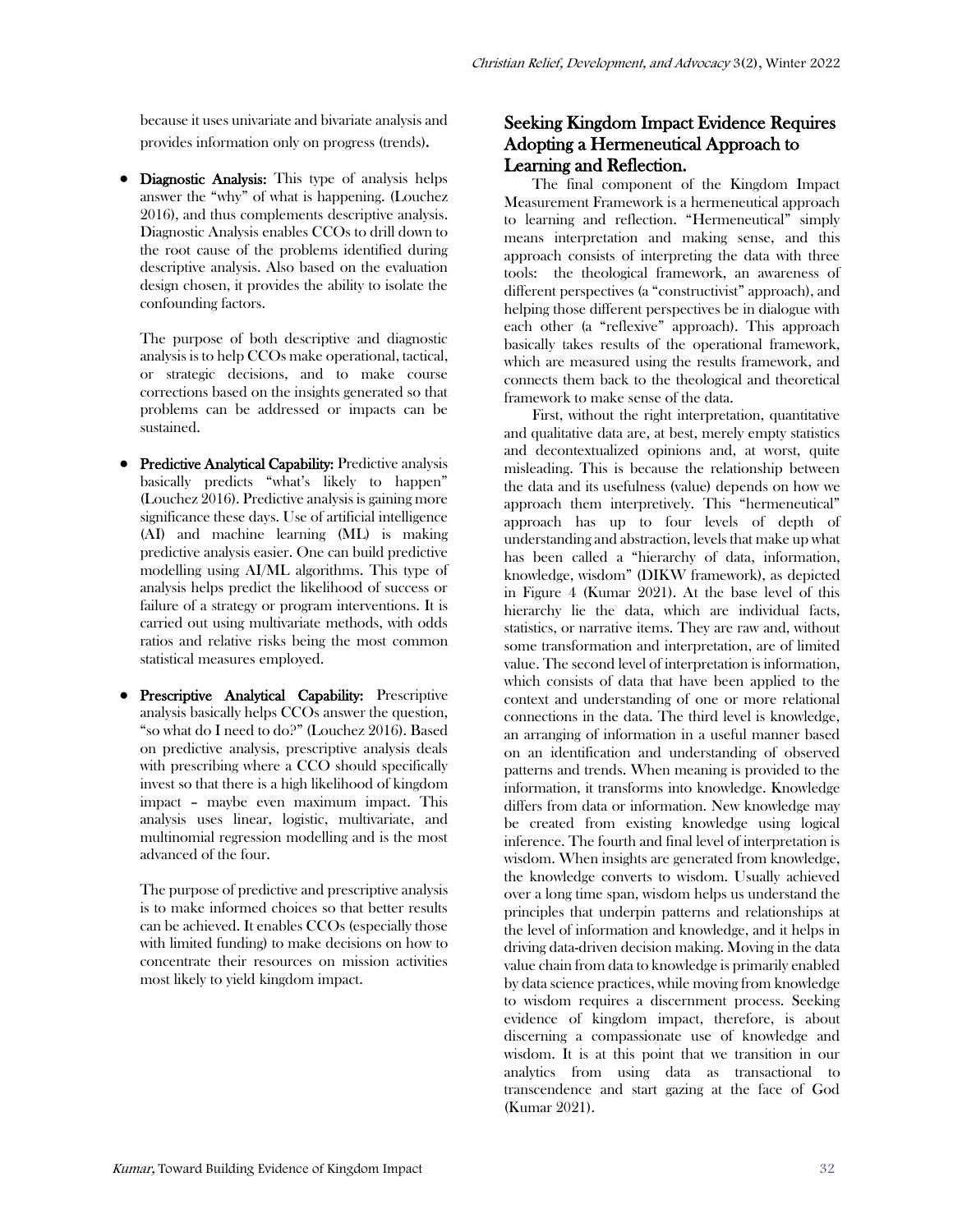

Data as Pathway to Spiritual Transcendence

Figure 4: The Hermeneutical Approach to Data Interpretation (Kumar 2021)

A hermeneutical approach is important not only for the analysis of data, but also for building the evaluation design itself. In other words, it pulls everything together. To this end, a key part of applying the hermeneutical insights to the process of seeking evidence for kingdom impact lies in recognizing the facts that (1) the actors involved in CCO programs may have different perspectives on the central problems and their causes, (2) some outcomes of any program and missional activities are unpredictable, and (3) the process of transformation involves multiple pathways and interrelated factors that are not always apparent. This means that it is important for any monitoring and evaluation design to appreciate that people are the motor behind the development and societal change processes, and that it is only through sharing experiences from different perspectives by different people that one gets the full range of knowledge needed – a "constructivist approach." It is also important to foster an inclusive "reflexive approach" that enables a collective learning process (in groups of actors and in projects), as well as to focus on results in terms of learning and institutional change (Van Mierlo 2010).

A robust approach to building kingdom evidence combines the best of these constructivist (fourth generation models) and reflexive approaches with the results-oriented approach (positivist and post-positivist). A summary of the various tools available from each approach is provided in Table 1. This kind of comprehensive approach would stimulate the exchange

of perspectives enabling (1) mutual understanding among different actors, (2) exchange of experiences and support of collective learning, and (3) improvement and change in mission strategies. Further, this approach provides good insights into research, tests approaches, and helps to collaboratively design context-sensitive, multi-sectoral mission activities that yield kingdom impact.

#### Conclusion

One of the recurring questions among CCO practitioners is what CCOs bring to the table that is different from other relief, development, and advocacy organizations. After all, much (although not all) of the relief, development, and advocacy work done by CCOs is through practical assistance that may not necessarily have a clearly evident "spiritual" dimension to it. Just because CCOs engage in relief, development, and advocacy work, does not necessarily make their work "spiritual," except perhaps in the broad scope of their spiritual mission of "kingdom building." It could be argued that much of what CCOs give attention to is essentially employing "good science" through good evidence, and that if CCOs would employ the same design, monitoring, evaluation, and learning that good secular organizations do, it would serve them well, and it would also reflect Christ-centered values. In fact, the substantial overlapping of the principles of the American Evaluation Association with the Accord Network principles of excellence in Integral Mission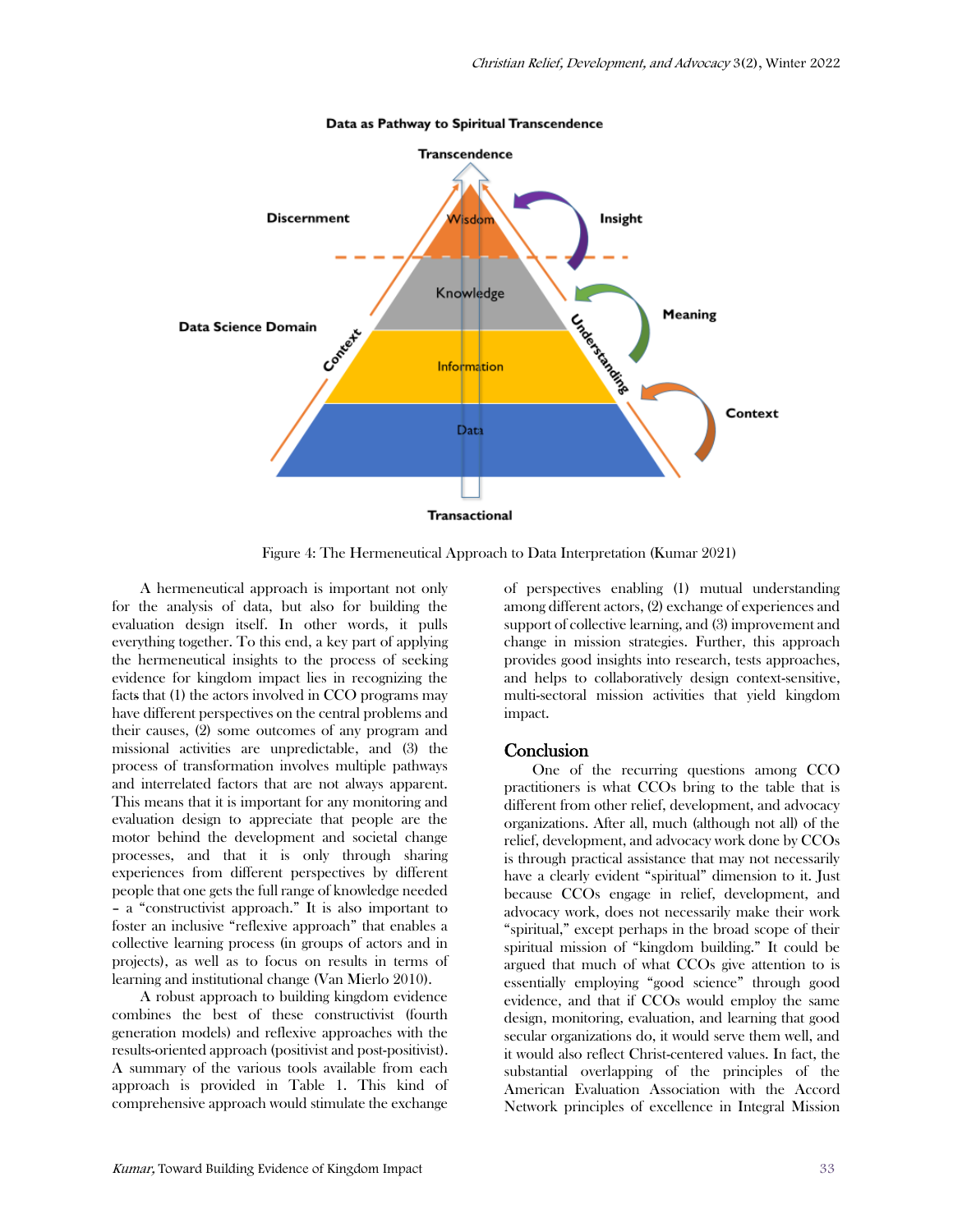charted out by Check et al. (2020, 61) show how this argument has some merit to it.

And yet, CCOs are called to engage effectively with the heart and spirituality of the communities they serve through engagement with faith leaders and actors (Bornstein 2005), to address spiritual root causes of poverty, and to engage in multi-faith environments to achieve long-lasting positive changes in attitudes and behavior. And they are uniquely positioned to do so. These types of engagements can and should lead CCOs

to a different approach to planning for, implementing, and evaluating and measuring impact, precisely because of their call to be witnesses to Christ. The hope and prayer of this article is that that the presentation of this Kingdom Impact Measurement Framework will help CCOs at all stages of their engagement with measurement to think creatively about what the spiritual impact dimensions of their programs might be, and how best to seek evidence of both spiritual and material aspects as an integral whole.

|                                   | Results-Oriented Approach                                                                                                                                                                | Constructivist Approach                                                                                                                                                               | Reflexive Approach                                                                                                                                 |
|-----------------------------------|------------------------------------------------------------------------------------------------------------------------------------------------------------------------------------------|---------------------------------------------------------------------------------------------------------------------------------------------------------------------------------------|----------------------------------------------------------------------------------------------------------------------------------------------------|
| Use                               | RCT, other evaluation design,<br>baselines and final evaluation,<br>reporting on Indicator<br>Performance Tracking Table<br>(IPTT) and Detailed<br>Implementation Plan (DIP)<br>progress | Identifying barriers to change,<br>semi-annual and annual<br>reviews, midterm evaluation,<br>final evaluation                                                                         | Periodic project management<br>meetings, structured reflective<br>events in the life of the project,<br>Research and Innovation<br>(R&I) workshops |
| Methods                           | Theory of change (TOC), log<br>frames.                                                                                                                                                   | Learning histories, responsive<br>evaluation, most significant<br>change, impact grid                                                                                                 | Reflexive monitoring in<br>action/reflexive process,<br>monitoring/interactive learning<br>approach                                                |
| Data<br>collection<br>methodology | Quantitative                                                                                                                                                                             | Qualitative                                                                                                                                                                           | Qualitative                                                                                                                                        |
| Role of data<br>and M&E           | Accountability, generating<br>evidence to prove causality of<br>pathways and supporting<br>project management                                                                            | Supporting strategic and<br>tactical management, TOC<br>analysis, reasons-for-change<br>learning from stakeholders,<br>modifying processes, and<br>support setting learning<br>agenda | Evidence to support<br>knowledge creation and<br>adaptation. Learning, change<br>of practices, and their<br>institutional setting                  |
| Focus                             | Results/predefined objectives<br>or procedures                                                                                                                                           | Meanings and values, based<br>on negotiations                                                                                                                                         | Calling existing practices and<br>institutional settings into<br>question                                                                          |
| Paradigm                          | Reality exists and can be<br>measured/defined objectively.                                                                                                                               | Reality is constructed through<br>interaction and negotiation.                                                                                                                        | Reality has to be reconstructed,<br>a new reality has to be<br>developed.                                                                          |

Table 1: Summary of Approaches and Functions of M&E to be used in the Project

## Note from the Editor:

Readers will likely have noticed that no examples of what such an evaluation would actually look like are presented in this paper. If the argument in this paper has intrigued you, please check out the CRDA's next issue (expected in August 2022), in which one or several

such practical examples will be presented in part 2 of this paper. If you or your organization is interested in contributing to part 2 of this paper, please contact the editor or the author.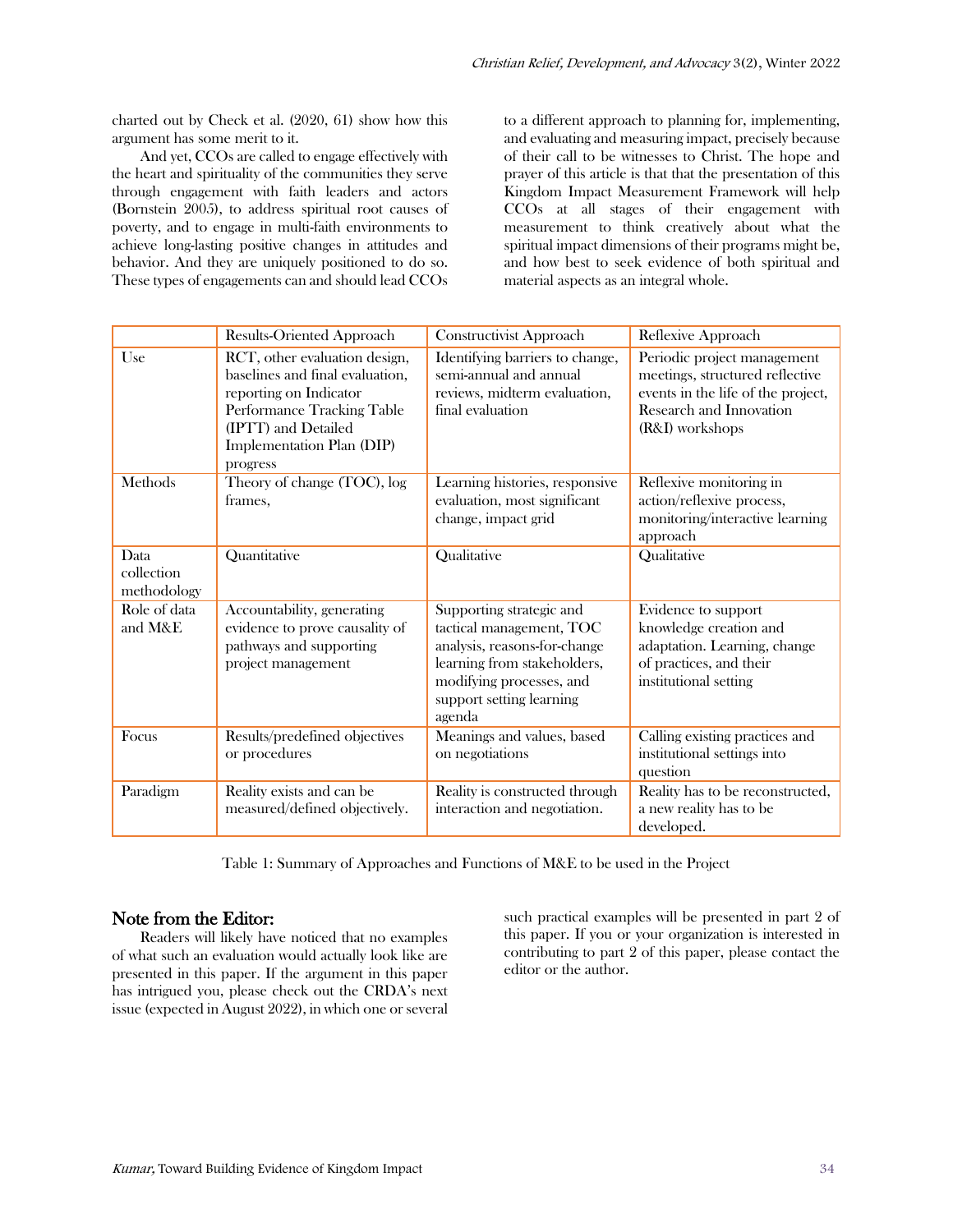#### References

Accord Network. "Accord's Principles of Integral Mission." [https://accordnetwork.org/about/principles/.](about:blank) Accessed March 31, 2022. Accord Network Research Alliance. [https://accordnetwork.org/ara/.](about:blank) Barna Group. 2019. "Why Generations Approach Generosity Differently." June 19, 2019. [https://www.barna.com/research/generations](about:blank)[generosity/.](about:blank) Bloomberg. 2019. "Morgan Stanley Survey Finds Investor Enthusiasm for Sustainable Investing at an All-Time High." September 12. [https://www.morganstanley.com/press](about:blank)[releases/morgan-stanley-survey-finds-investor](about:blank)[enthusiasm-for-sustainable-.](about:blank)

Bonem, Mike. 2012. "Measuring What Matters." Christianity Today. [https://www.christianitytoday.com/pastors/2012/spr](about:blank) [ing/measuringmatters.html.](about:blank) Accessed April 09, 2020.

Bradshaw, Bruce. 1993. Bridging the Gap: Evangelism, Development and Shalom. Monrovia, CA: MARC Publications.

Check, Kristen, Rodney Green, and Subodh Kumar. 2020. "Towards Laying a Foundation for Christ-Centered Monitoring & Evaluation." Christian Relief, Development, and Advocacy, Winter 1(2): 61-69.

[https://crdajournal.org/index.php/crda/article/view/](about:blank) [417.](about:blank)

Cookingham, Frank. 2009. "Introduction to Transformative Evaluation in Area Development Programs." World Vision International, Monrovia, CA. Internal Document.

Cookingham, Frank. 2015. "Transformative Evaluation Model." World Vision International, Monrovia, CA. Internal Document.

DiIulio Jr., John J. 2000. "Godly People in the Public Square." The Public Interest, Fall Issue, 110-115.

Everitt, Brian. 2009. Chance Rules: An Informal Guide to Probability, Risk, and Statistics. London, UK: Springer Science.

Eido Research[. https://eidoresearch.com.](about:blank) 

Food for the Hungry. 2017. God's Story: The Foundation for FH's Work in Relief and Development. Phoenix, AZ. chromeextension://efaidnbmnnnibpcajpcglclefindmkaj/vie wer.html?pdfurl=https%3A%2F%2Fs3.us-west-1.wasabisys.com%2Ffhmediacloud%2F2018%2F03%2FGods-Story.pdf&clen=1354692&chunk=true.

Food for the Hungry. 2017. FH CFCT Toolkit #7A: CFCT Monitoring and Evaluation Manual, A

Toolkit for Implementing FH's Child-Focused Community Transformation (CFCT) Model. Washington, D.C.

Food for the Hungry. 2019a. FH CFCT Toolkit #7D: Manager's Handbook for CFCT Mid Term Evaluations. Learning and Evaluation Department. Phoenix, AZ.

Food for the Hungry. 2019b. Impact and Learning Report (FY 17-19), Learning and Evaluation Department. Phoenix, AZ.

Foster, Richard J. 1998. Celebration of Discipline: The Path to Spiritual Growth. San Francisco: Harper.

Fritz, Joanne. 2020. "How Nonprofits Benefit from Measuring Outcomes," The Balance Small Business. [https://www.thebalancesmb.com/how](about:blank#:~:text=The%20benefits%20include%20better%20decision,for%20all%20of%20their%20communications)[nonprofits-can-measure-outcomes-and-why-they](about:blank#:~:text=The%20benefits%20include%20better%20decision,for%20all%20of%20their%20communications)[should-](about:blank#:~:text=The%20benefits%20include%20better%20decision,for%20all%20of%20their%20communications)

[2502307#:~:text=The%20benefits%20include%20](about:blank#:~:text=The%20benefits%20include%20better%20decision,for%20all%20of%20their%20communications) [better%20decision,for%20all%20of%20their%20co](about:blank#:~:text=The%20benefits%20include%20better%20decision,for%20all%20of%20their%20communications) [mmunications.](about:blank#:~:text=The%20benefits%20include%20better%20decision,for%20all%20of%20their%20communications) Accessed May 20, 2021.

Funnel, Sue C. and Patricia J. Rogers. 2011. Purposeful Program Theory, Effective Use of Theories of Change and Logic Models. San Francisco: John Wiley and Sons.

Greer, Peter and Chris Horst. 2014. Mission Drift: The Unspoken Crisis Facing Leaders, Charities, and Churches. Minneapolis, MN: Bethany House.

Guba, Egon G. and Yvonna S. Lincoln. 1989. Fourth Generation Evaluation. Thousand Oaks, CA: Sage Publication.

Haynes, Jeffery. 2016. "Faith-Based Organizations, Development and the World Bank." In Gilles Carbonnier, Ed. International Development Policy: Religion and Development. London, UK: Palgrave Macmillan. 49-64.

Intel Corporation. "What Is Data Analytics" [https://www.intel.com/content/www/us/en/analytics](about:blank) [/what-is-data-analytics.html.](about:blank) Accessed March 13, 2022.

Johnson, Byron R., Ralph Brett Tompkins, and Derek Webb. 2008. "Objective Hope: Assessing the Effectiveness of Faith Based Organizations: A Review of the Literature." Waco, TX: Baylor University. [https://www.ojp.gov/ncjrs/virtual](about:blank)[library/abstracts/objective-hope-assessing](about:blank)[effectiveness-faith-based-organizations.](about:blank)

Joint Learning Initiative on Faith & Local Communities. [https://jliflc.com/.](about:blank)

Kumar, Subodh. 2015. "Devotion Series on Transformative Evaluation," Food for the Hungry, Phoenix, AZ. Internal Publication.

Kumar, Subodh. 2010. "Impact Measurement Involving Transformational Outcome," World Vision India, Chennai, India. Internal Publication.